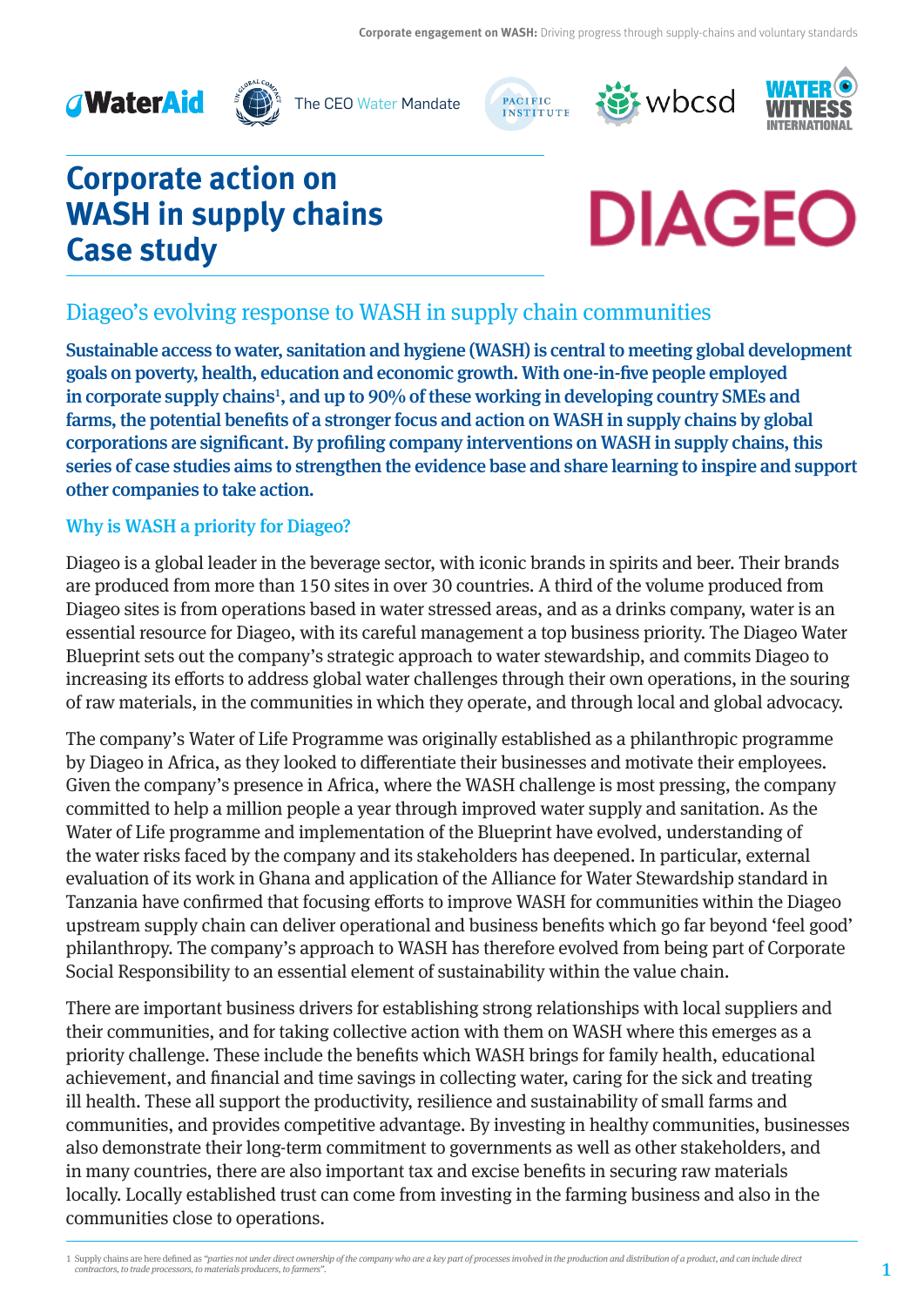## What was involved and what has been achieved?

Diageo's strong record in water stewardship and the Water of Life programme has brought clean, safe water and sanitation to around 10 million people in 18 countries over the last 10 years. The aim is for the Water for Life programme to be self-funded by the local Diageo businesses, rather than being supported from the company head office. Local businesses therefore decide where they will focus work to deliver on their annual commitment of numbers of people assisted with WASH, and work with NGO partners (e.g. United Purpose, WaterAid, AMREF, CAF, Oxfam) in delivery.

#### Ghana

Diageo and their local subsidiary, Guinness Ghana Breweries Limited, worked with a number of WASH specialists including WaterAid across Ghana with a particular focus on the Upper West and Upper East Regions between 2007 and 2015 to support 68 water supply, sanitation and hygiene projects in 58 communities. Some of these



interventions focused explicitly on the communities working to grow sorghum as an input to the breweries' supply chain. The initiative focused on both rural and urban communities, health centres and schools, and involved construction of handpumps, mechanized boreholes, distribution and storage infrastructure, and 'water health centres'.

External evaluation found the following benefits for around 150,000 people and 21,500 households:

- The intervention has provided the main, reliable source of water for 79% of households.
- Reduced incidences of waterborne disease reported at household level from 15% to 3% pre/ post intervention (See Figure 1). 82% of respondents report that the project has reduced waterborne disease incidence.
- Improved water supplies have provided enhanced commercial opportunities for women according to 88% of respondents.
- Improved water supplies support livelihoods of 32% of beneficiaries, or 34,000 people.
- Increased school attendance by girls and reduction of time spent collecting water by approximately 23 school days each year.
- Reduced absenteeism and improved academic performance as a result of the intervention (see Figure 2).

### Figure 1. Reported waterborne disease incidence pre and post-intervention



Figure 2. Has the intervention contributed to reduced sickness-related absenteeism? (respondents as percentage of 385 households surveyed)

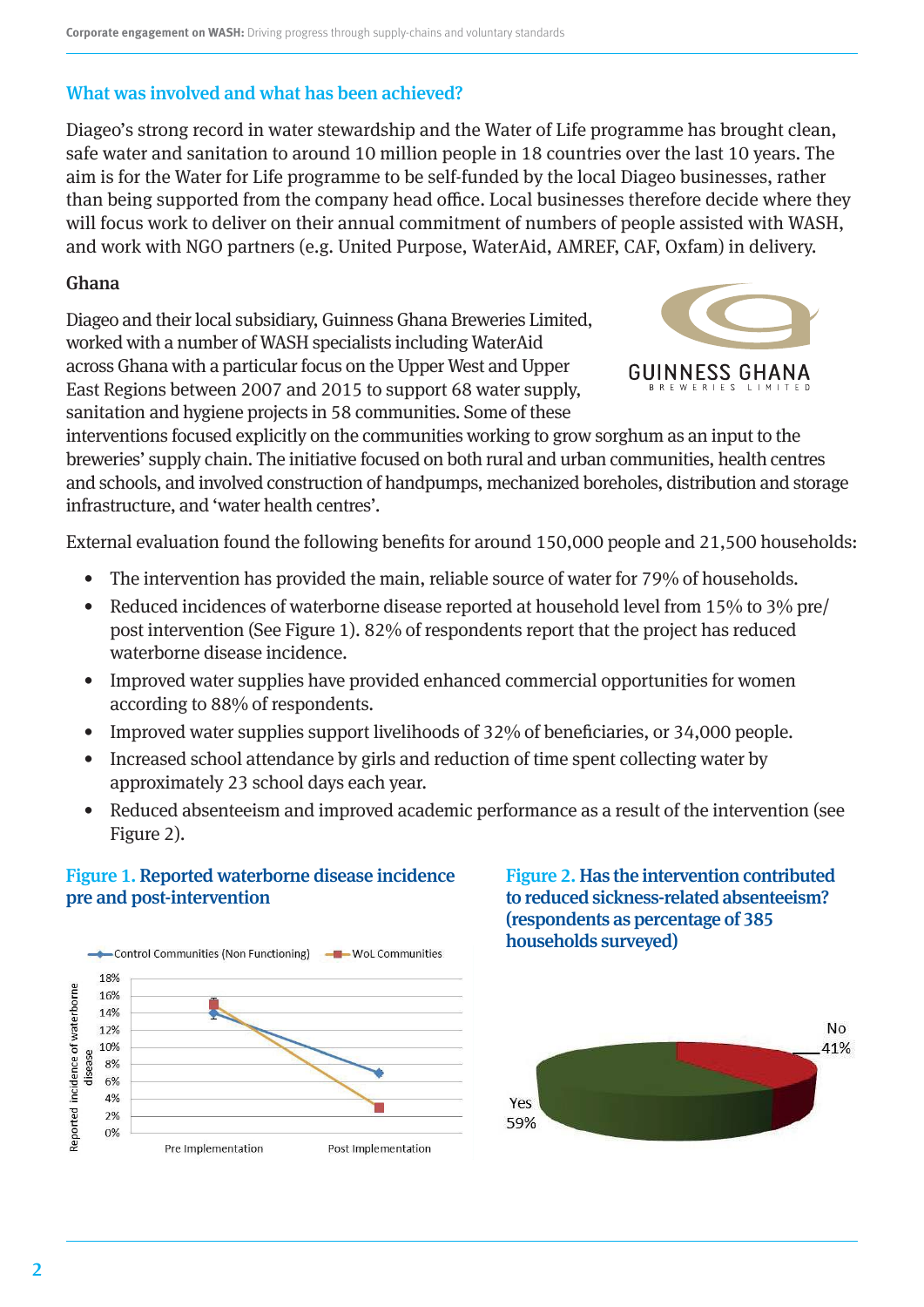Key lessons: Assessing the impact of interventions based on beneficiary headcount alone doesn't adequately capture the full benefits or learning available. Undoubtedly, the intervention appears to have benefited communities within the Guinness Ghana Brewery Ltd supply chain, but the qualification and quantification of these benefits required a more nuanced approach to evaluation. Livelihood, health and other impacts, alongside sustainability elements were considered and the benefits for multiple stakeholders through family and farm case studies were identified. The evaluation concludes that alongside direct intervention and financing of WASH, companies can play an important role as champions for improved WASH, influencing other corporate actors and government to improve performance. These findings have contributed to new initiative by Diageo and Unilever through partnership with WaterAid to establish the business case for investment on WASH.

# Tanzania

In 2015, Diageo and its local Tanzanian subsidiary, Serengeti Brewery's Ltd (SBL), implemented the Alliance for Water Stewardship (AWS) Standard at their Moshi Brewery. AWS is a global partnership dedicated to promoting the responsible use of freshwater, through a water stewardship system that drives and recognizes improved water stewardship performance. The AWS Standard was launched in 2014 and provides a comprehensive set of criteria and indicators for responsible water use which is environmentally, socially and economically beneficial, WASH elements are embedded within the standard. AWS Standard implementation ensures that businesses take action which is proportionate to risk and focused on the key water challenges in any given setting, at site, community and catchment scale. Compliance is verified through third-party auditing.

Implementation of the AWS standard was supported by certified AWS advisors and through wide consultation with stakeholders and analysis, key risks were identified and mitigation actions put in place. While the brewery site and local community face a range of risks – for example from groundwater pollution – the most significant risks were faced in the site's agricultural supply chain. Risks to small-scale barley farmers and their communities supplying SBL with raw materials include impacts of erratic rainfall, flood and drought events, pollution, regulatory non-compliance, water conflict, and the inadequacy of water supply, sanitation and water-related infrastructure.



Plate 1: Peter Ndegwa, (former) Managing Director of Guinness Ghana Breweries Limited together with the chief and people of the Alogboshie township in the Greater Accra region, raising cups to show appreciation for the provision of a WaterHealth Center (2015)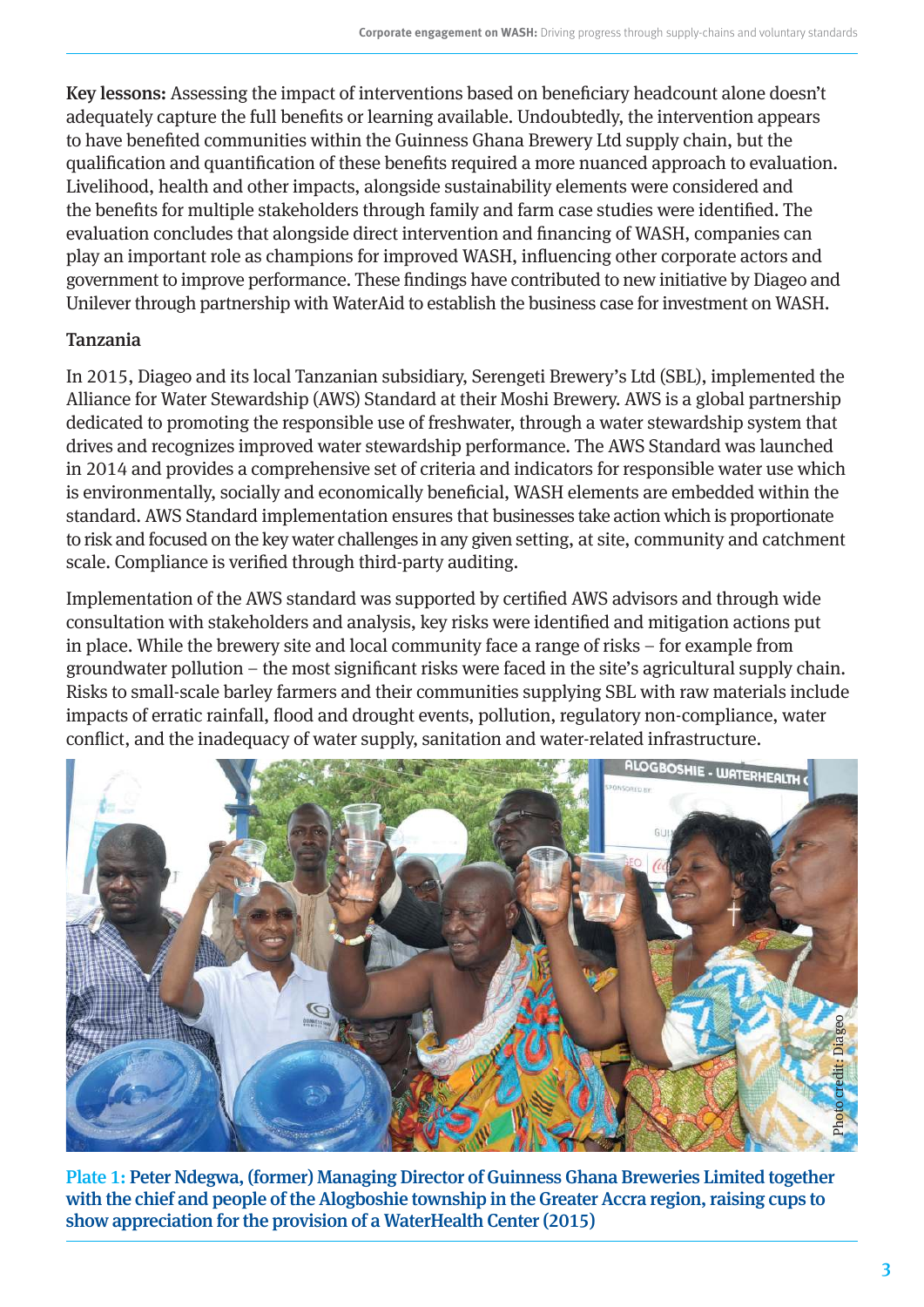Based on consultation and analysis, inadequate water supply, sanitation, and hygiene practices at farm scale and within farming communities was found to be an issue. Secondary data suggests limited access to improved and reliable services, with elevated levels of ill-health as a result. For example,  $60\%$  of the population in a key sourcing district relies on unimproved/unprotected water sources, only 6% have an improved pit latrine, and 12% of households have no latrine. The degree to which WASH is an issue varied between sourcing locations. In one, a reliable gravity fed supply system is in place, but in another, the community is reliant on a gravity scheme sourcing water from some 10km away, which sees regular problems. The village community can go with no water for several days following damage caused by heavy rains, conflict, or vandalism of the pipework. Sanitation provision is also variable, with provision at the farm scale often non-existent.

Key lessons and next steps: Given the vulnerability of farmers in SBL's supply chain to water related risks including on WASH, additional analysis to understand these risks and to design and implement mitigation actions is underway. In relation to WASH, this work will explore:

- Implications of WASH provision for community and worker health and wellbeing, productivity and livelihoods.
- Options for improved on-farm WASH provision: WASH advice/training, water carrier/bottles, and trowels and screens to cover open defecation will be assessed as a cost-effective option.
- Areas for consideration to improve security of WASH provision at community level: Investment in infrastructure/O&M (possibly combined with sewage/pit sludge re-use as fertiliser); advocacy and monitoring of service provision by local authorities/providers; support for community WASH committees; community water safety planning; additional data/mapping required to target these efforts; district, regional and national advocacy on improved WASH provision.

Water and WASH can't be considered in isolation, and this work is part of a broader sustainability assessment and programme of support for farmers. However, this work will address an important gap in the existing international guidance available on water stewardship in local supply chains, including on WASH. By developing and sharing a methodology for assessing and acting on priority challenges and opportunities facing supply chain communities, SBL and Diageo will make an important contribution to water stewardship and the WASH agenda, while delivering commitments within the Diageo Water Blueprint.

# A call to action – advice to others and key messages

These learnings have contributed towards how Diageo have modified the focus of their Water of Life programme. Previously, the onus was on hitting a target number of beneficiaries. Now, there is a move away from this towards supply chain geographies of relevance and strategic and sustainable impact for the business. This is seen as a much more sustainable approach, which doesn't rely on passionate and philanthropic individuals, but is hardwired into business operations:

# Company testimony…

"This incorporates factors such as supply chain resilience, and giving value in terms of enhanced trust and improved relationships with our agricultural communities that go beyond just a transaction for raw materials. The key lesson for us, and for this programme to last another ten or twenty years, is that it should have this strong business value articulated clearly. There is a greater scrutiny on spend, so the money we invest on WASH has to work for the business. We are being more strategic about where we implement programmes, how we implement programmes, who we implement with, and how we measure impact so that there is a much clearer benefit for communities and our business."